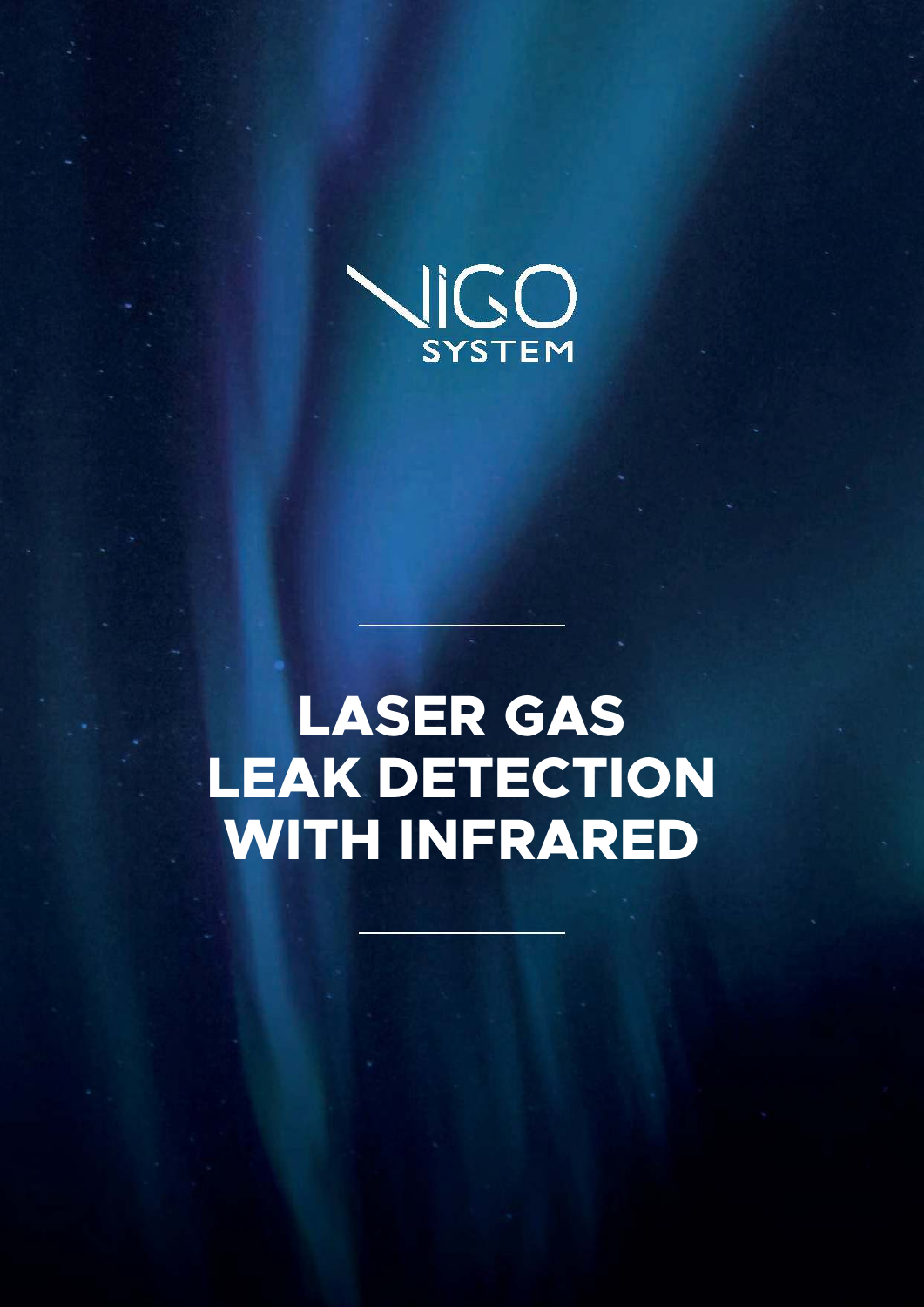At present, high progress in optoelectronics technology, especially designed for infrared wavelength region (IR), is observed. VIGO System, offering IR detectors, has a great input in the progress. The devices made by VIGO System are not only used in the scientific experiments but they are often crucial elements in industry technologies, mostly in gas analysis systems employing the phenomenon of the optical radiation absorption.

Leak detection of common gases usually deals with a flammable or explosive gas. It means that traditional (i.e., catalytic) leak detection methods are insufficient to successfully detect a leak of a particular gas type.

There is no ideal gas transmission or resource tightness. It means that all gas resources or transmission lines have to be monitored in terms of a gas leakage. Beside traditional gas leak detectors, infrared and laser spectroscopy methods can be used to detect extremely flammable gases. Infrared photon detectors are the major part of the spectroscopy devices. In all spectroscopy gas sensing methods the infrared detectors can be used.

**The use of various spectroscopic methods allows to obtain detailed information on the chemical analysis of the leaking gas. Each of the spectroscopy methods is dedicated to different types of concentration measurements. VIGO infrared detectors operate in the wavelength range of 2–16 μm. The wide range of wavelengths allows for the appropriate adjustment of the selected detector sensitivity to the detected gases in the appropriate wavelength range.**

Gas spectra with separated lines of the oscillation and rotation can be observed for light particles. In the case of complex polyatomic molecules, usually the oscillation-rotation structure of the spectra is very complex and because of broadening the individual lines overlap and a continuous band is observed.

For some gases particularly relevant for emission and process control, it is necessary to use the mid-infrared range (MIR, 3 µm - 12 µm). This is due to the fact that the gas of interest (e.g., sulfur dioxide, SO<sub>2</sub>) has no absorption lines in NIR or, in the case of nitric oxide (NO) and nitrogen dioxide (NO<sub>2</sub>), the absorption strength is too low in NIR (in MIR it is up to 1000 times stronger).

# LASER GAS LEAK DETECTION WITH INFRARED

#### **Figure 2**

TDLAS absorption spectroscopy schematics.

Beside the laser diode sources, **infrared photon detectors** are commonly used in a TDLAS gas analysis. All features of TDLAS can be maintained by the fast and sensitive photovoltaic VIGO detectors. Below you can find infrared detectors recommended for the TDLAS gas detection systems. **Detector spectral characteristics must be selected for your gas absorption line.** 



**Figure 1** 

General laser absorption spectroscopy schematics.



Among the methods of gas analysis, techniques using laser and LED sources are currently the most popular. They ensure a very good signal-to-noise ratio and high selectivity of the radiation used. These solutions are used to detect one selected gas. The most popular systems in this group, such as TDLAS, are characterized by a relatively simple design, very high speed of operation and sensitivity sufficient for many applications. In search of the highest parameters, customers choose CRDS instruments offering detection of even trace concentrations of gases, but, in return, they require high system stability during the measurement.



Tunable Diode Laser Absorption Spectroscopy (TDLAS) is a method used for measuring the concentration of a gas or gas mixture. TDLAS allows to measure a very low concentration of the measured gas (up to ppb). At the same time this method allows to measure temperature, pressure, velocity and mass flux of the gas. The method features are fast response and very high sensitivity.

# TUNABLE DIODE LASER ABSORPTION SPECTROSCOPY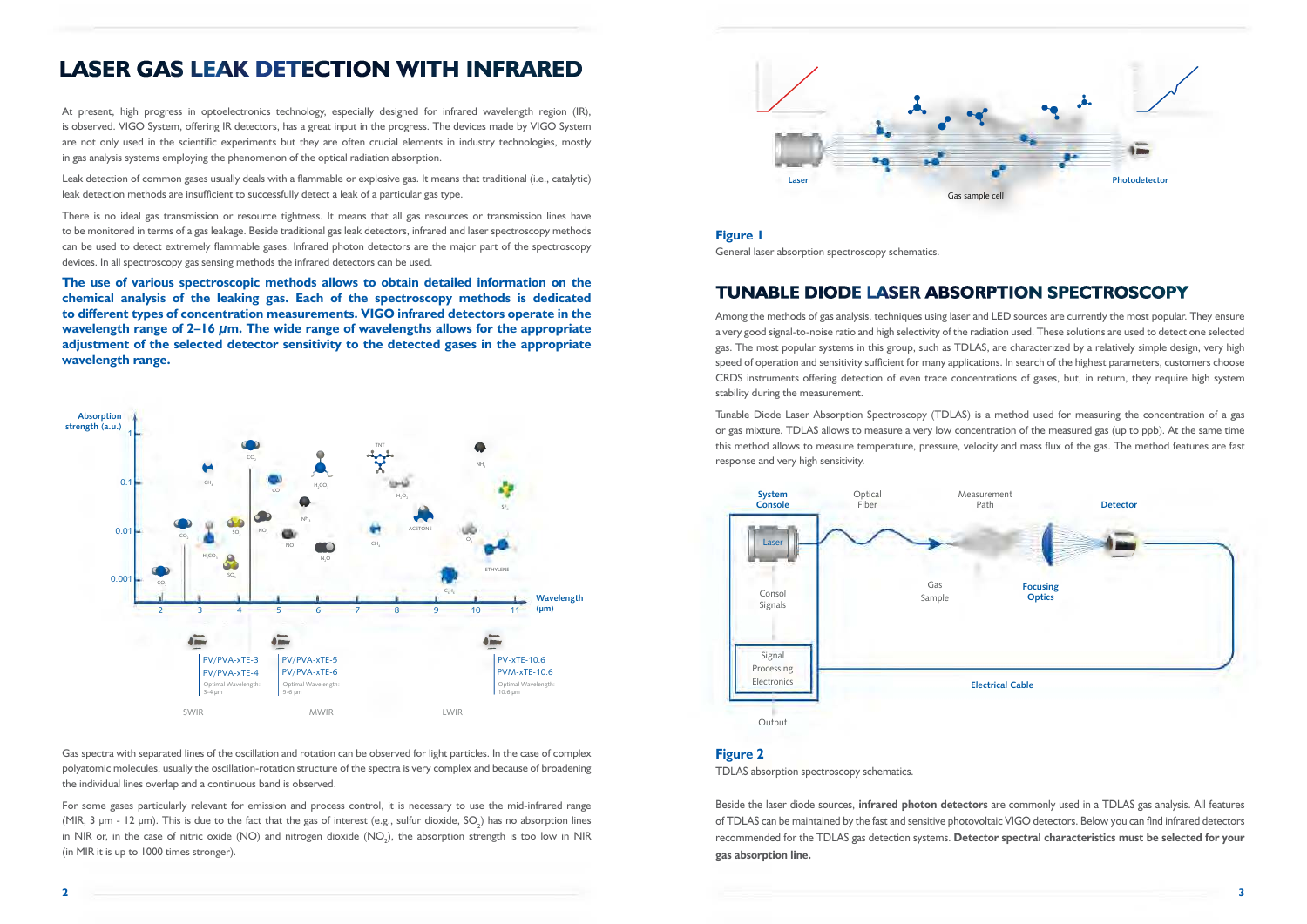#### **Table 1.**

Selected spectral characteristics for the gas absorption line.

| <b>Gas type</b> | Selected absorption line [µm] | Suitable VIGO System detector and modules     |
|-----------------|-------------------------------|-----------------------------------------------|
| Water vapor     | 2.9<br>6.3                    | PV/PVA-xTE-3<br>$PV$ - $xTE$ -6<br>AM03120-01 |
| CO <sub>2</sub> | 4.26, 9.4                     | PV/PVA-xTE-5, PV-xTE-10.6                     |
| NH <sub>2</sub> | 10.74                         | PV-xTE-10.6, PVM-xTE-10.6                     |
| <b>HCI</b>      | 3.5                           | PV/PVA-xTE-4<br>AM03120-01                    |
| HF.             | 2.5                           | PV/PVA-xTE-3                                  |

#### **Figure 5**

Detailed CEAS working principle schematics. *Left* – built up state, *right* – ring down state.

In the CEAS method, a pulse of laser light is introduced into an optical cavity (resonator) equipped with spherical and highly reflective mirrors. The pulse is reflected multiple times in the resonator. After each reflection, some of the laser light leaves the resonator due to the lack of 100% mirror reflections. Part of the light coming out of the cavity is registered by a photodetector.



**Figure 3**  CRDS working principle schematics.



**Figure 4**  CEAS working principle schematics.

The principle of Cavity Enhanced Absorption Spectroscopy (CEAS) method is based upon a measurement of the decay

# time of a radiation trapped in an optical resonator with a high quality factor.



**Figure 6**  Detected radiation on the output of CEAS.



Thanks to methane detection spectrometers based on the CRDS method, it is possible to study natural gas leaks even at a very early stage. Cavity Ring-Down Spectroscopy (CRDS) is a highly sensitive optical spectroscopic technique enabling the measurement of an absolute optical extinction by samples scattering and absorbing light. It has been widely used to study gaseous samples which absorb light at specific wavelengths, and, in turn, to determine mole fractions down to the parts per trillion level.

In particular, devices such as methane detection spectrophotometers based on the said method are used for: monitoring gas transmission lines, analysing defective pipes, forecasting leakages and repairs, risk mapping, emission reduction processes.

# CAVITY **ABSORPTION** SPECTROSCOPY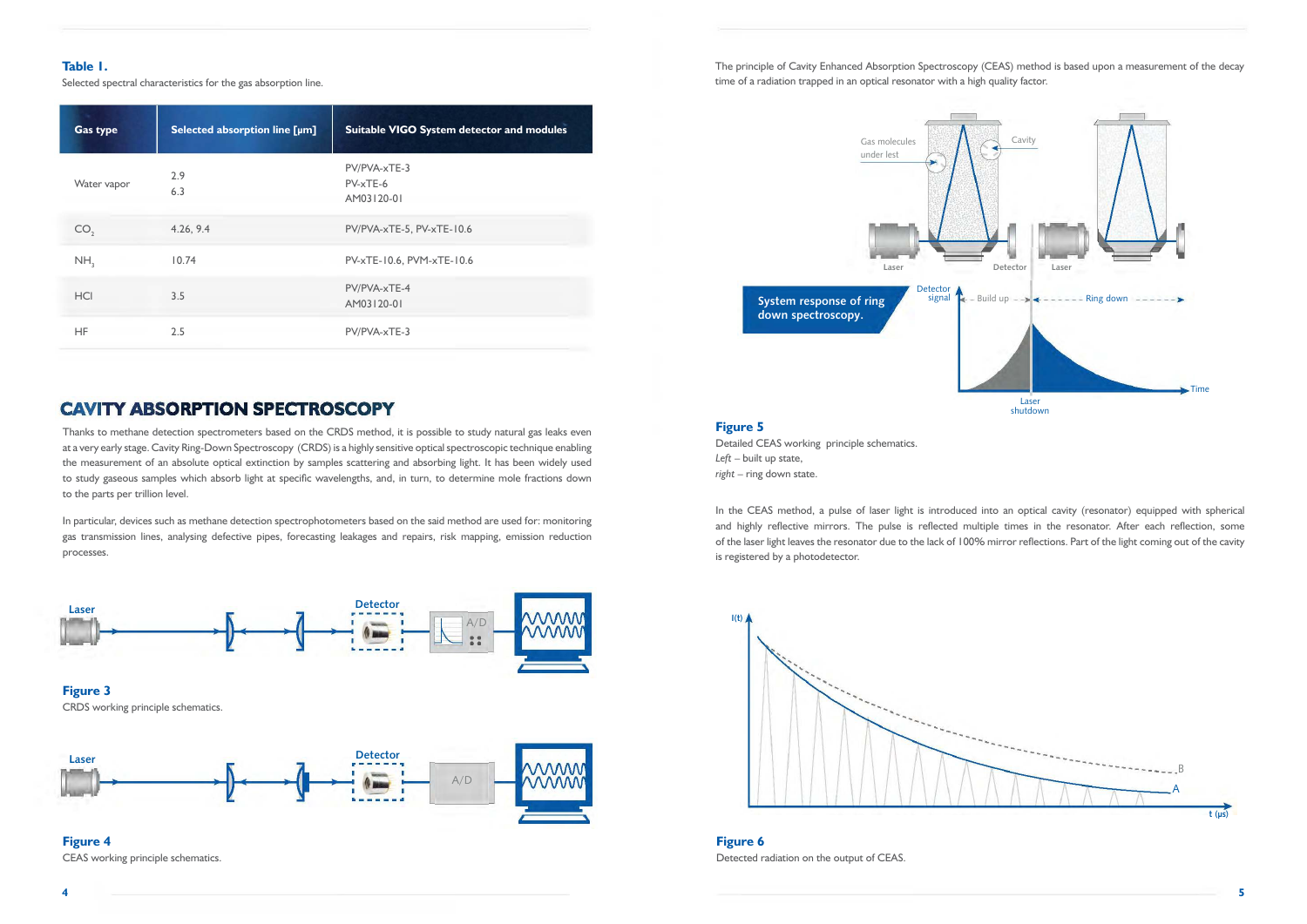Gas leak detection basic techniques are used as principle methods. They finally have to be applied in end-user practical applications to maintain customer specific requirements. Measurements of gas pipe and natural gas leaks from the ground are the most popular practical applications. Gas leaks could be a static measurement (open path) or on the move - from the sky (air).

Open path spectroscopy has been used to measure hazardous or trace gases from hot point sources such as volcano, industrial, or agricultural facilities. This method is rarely used to measure greenhouse gases from field-scale sources.

Methane testing is possible thanks to a strong absorption line for this gas at a wavelength of 3.31 µm. VIGO System detectors are able to detect concentrations of this gas below 50 ppb  $\pm$  0.05%.

#### **Table 2.**

Detectability of methane by VIGO System detectors.

| <b>Gas type</b> | Selected absorption line [µm] | <b>Analysis technique</b> | <b>Suitable VIGO System</b><br>detector and modules |
|-----------------|-------------------------------|---------------------------|-----------------------------------------------------|
| CН              | 3.3 I                         | <b>CRDS/CEAS</b>          | $PV$ -xTE-3, $PV$ A-xTE-3                           |

### **Figure 7**

Open Path Laser Detection.

# PRACTICAL APPLICATIONS OF VARIOUS GAS LEAK **DETECTION**

**Figure 8**  Mobile laser gas detection.

Thanks to the development of modern technologies, drones equipped with gas sensors can safely provide detailed information on a natural gas leak. Real-time unmanned aerial vehicles reach gas leaks that are dangerous for humans (drone operator). The advantages of monitoring gas leakage by devices in the air are undoubtedly: their small size, so they can get practically anywhere, ease of use and relatively low operating costs of these devices.







The mobile laser gas detection method consists in detecting and locating a natural gas leak which is methane. For the gas leakage measurement to be effective, the vehicle must be started and travelled a certain distance, then, a chemicalsensitive detector installed in the device will locate the leak. In this case, the methane analyser is installed on a special vehicle, which, thanks to signal transmitters, transmits information about the increased gas concentration directly to the threat monitoring centre.

### MOBILE MWIR GAS DETECTION

# DRONES WITH LASER SPECTROSCOPY DETECTOR